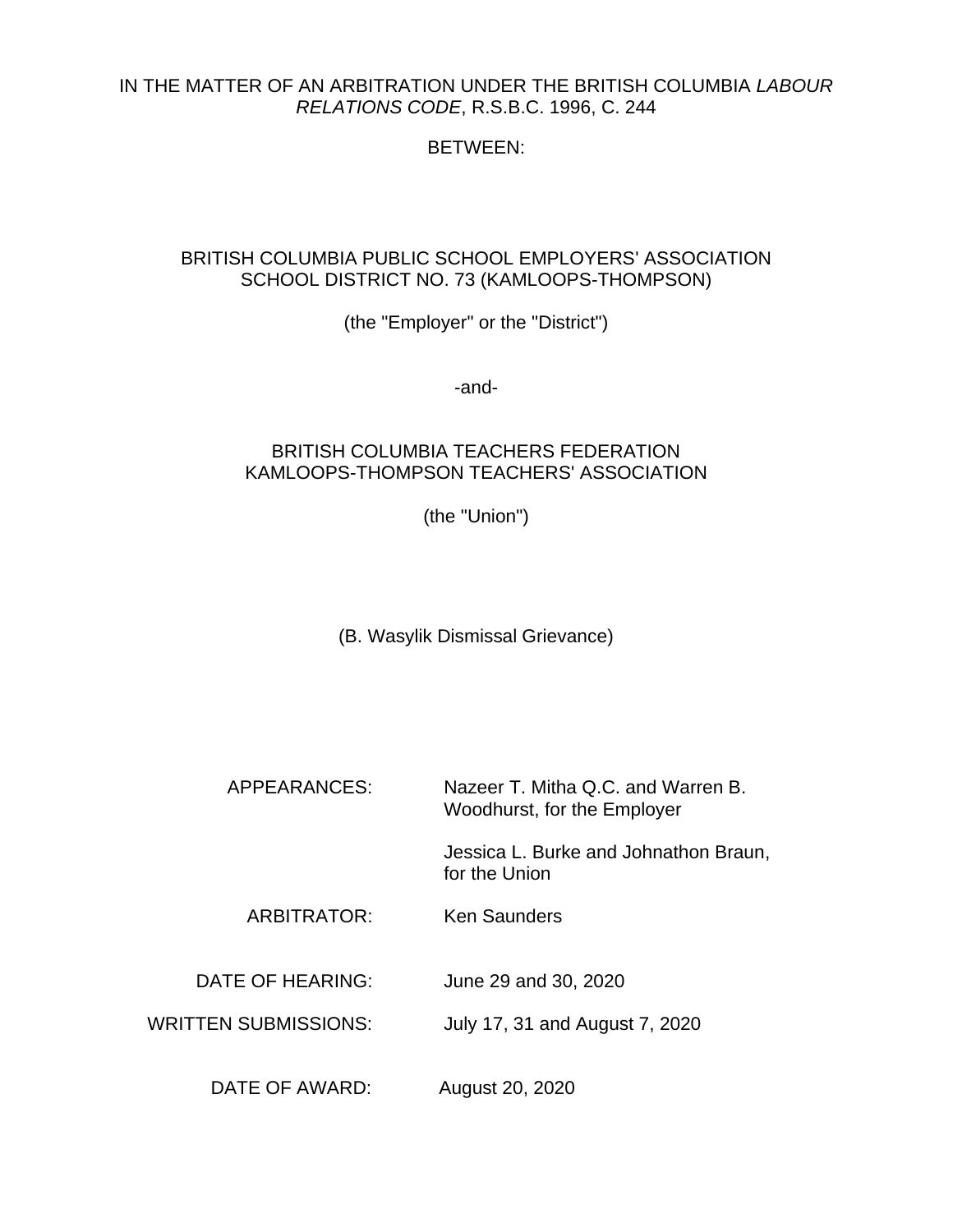#### I. INTRODUCTION

- <sup>1</sup> The Union grieves that Brett Wasylik (the "Grievor") was dismissed without just cause.
- <sup>2</sup> The Grievor was dismissed on August 23, 2019, on the ground that he was dishonest when responding to the Employer in 2016, regarding a complaint (the "Complaint") he had acted inappropriately toward a 17-year-old former female student (the "Former Student") at a restaurant. The Grievor denied key allegations when the Employer sought an explanation.
- <sup>3</sup> The Employer's 2016 investigation resulted in a November 16, 2016 letter of reprimand and suspension. The recorded grounds were that the Grievor had made "inappropriate comments to a former student and minor both privately and in public" and the Grievor "followed the former student into the parking lot, engaging in behaviour that left the individual feeling afraid."
- <sup>4</sup> On December 6, 2016, the Employer reported its description of the Grievor's misconduct to the British Columbia Commissioner for Teacher Regulation (the "Commissioner"). That report read in relevant part as follows:

After conducting a thorough investigation, the District determined that Mr. Wasylik engaged in inappropriate communication and physical contact with the former student in her place of employment. Mr.Wasylik's behaviour was a violation of the Standards for the Education, Competence and Professional Conduct of Educators as he exploited his position of power and trust, while engaging in public behaviour that would discredit the profession.

- <sup>5</sup> The Teacher Regulation Branch ("TRB") investigated the Employer's report. That process led to a Consent Resolution Agreement ("CRA") dated June 20, 2019. The Grievor's admissions in the CRA are contrary to his denials when the Employer sought his response to the Complaint in 2016. The Employer seeks to uphold the Grievor's dismissal based on that discrepancy.
- <sup>6</sup> The central issue for determination is whether the Employer dismissed the Grievor for the same misconduct relating to his suspension in 2016.

#### II. BACKGROUND

 $7$  The Grievor attended a local restaurant on November 12, 2016, with a group where the Former Student was working at the time. The Former Student's parent later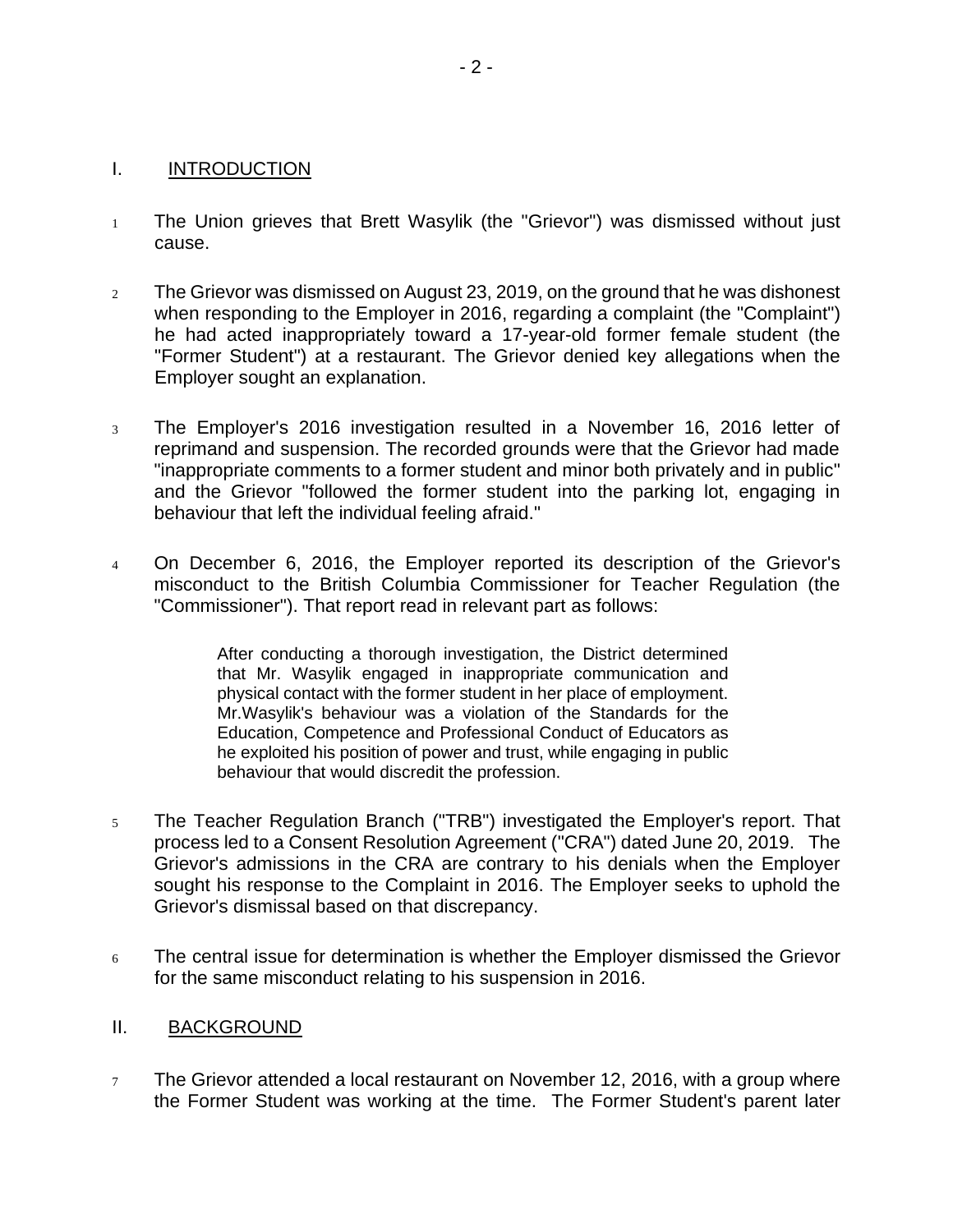complained to the Employer about the Grievor's conduct toward the Former Student that day.

- 8 Associate School Superintendent Human Resources Shayne Olsen, Superintendent of Schools, Alison Sidow and Assistant Superintendent Bill Hamblet met to discuss the Complaint and to develop a plan of action.
- <sup>9</sup> After contacting the Former Student's parent and the RCMP, the Employer appointed an internal investigator (the "Investigator") to gather evidence and issue a report (the "Report").
- <sup>10</sup> The Investigator questioned the Former Student, and her parent as well as the Grievor and the local restaurant manager. Olsen works in the same office as the Investigator. The Investigator kept Olsen apprised of her progress in formal and informal communication. The Investigator described to Olsen her analysis and conclusions in the course of the ongoing conversation.
- <sup>11</sup> On November 28, 2016, the Investigator told Olsen that she had completed all necessary interviews and provided Olsen with a draft report. The draft included findings.
- <sup>12</sup> As of November 28, 2016, Olsen understood from speaking to the Investigator that the Grievor had provided what Olsen testified was a "totally different story" than the Former Student. According to the Report, the Complaint alleged the Grievor engaged in the following behaviour:

1) Approached the Former Student several times while she was on shift; 2) hugged the Former Student; 3) had his hands on the Former Student's lower back and pulling her close saying "you're so hot; just like you were in grade 9"; 3) asked the Former Student to have a drink with him after her shift; 4) when the Former Student advised she was only 17 years the Grievor said "can you pretend you are 30 tonight?"; 5) followed the Former Student to her car after shift, kissing her neck and whispering, " you're so hot and "take me home with you tonight."

<sup>13</sup> Olsen understood that the Grievor claimed: 1) he didn't notice the Former Student until he had been at the restaurant for some time, and they had minimal interaction inside the restaurant; 2) the Former Student had told him that she was getting off shift, so the Grievor told her he wanted to walk her to her car, to talk about coaching; 3) the Grievor and the Former Student were joking and laughing as they walked to her car: 4) the Grievor denied calling the Former Student hot, but recalled saying she was gorgeous, and he denied saying the Former Student should drink with him,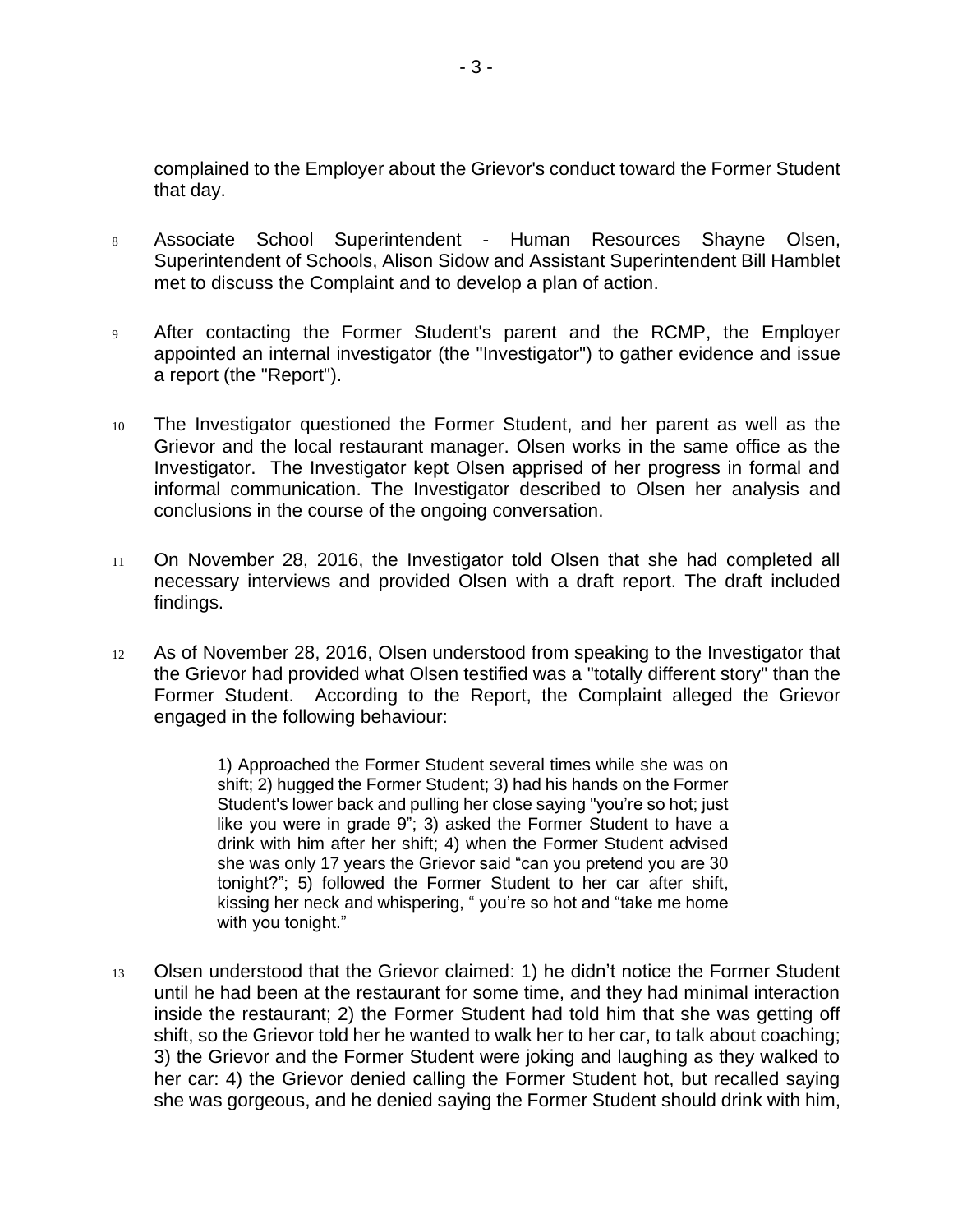or that they could pretend she was older and claims he said the opposite, noting she was underage and could not join him; 5) the Grievor explicitly denied that he asked the Former Student what she was good at except being fucking hot, that he had made suggestions a relationship between them was possible, and that he grabbed the Former Student by the waist and kissed her neck.

- <sup>14</sup> Further on November 28, 2019, Olsen understood the Investigator would reach findings adverse to the Grievor and conclude that the Grievor lacked credibility, while the Former Student's account was credible.
- <sup>15</sup> Although Olsen relied on the Investigator's findings, he understood the ultimate responsibility to reach conclusions ultimately resided with the Employer. Olsen understood that regardless of the Investigator's findings, he had to consider what the Employer could prove at an arbitration based on the evidence.
- <sup>16</sup> Accordingly, Olsen questioned the Grievor about the Complaint allegations in the presence of Union representatives David Komljenovic and Amanda Jensen on November 28, 2016. At that meeting, the Grievor claimed to have limited and unremarkable innocent interaction with the Former Student. The Grievor responded to Olsen as follows: 1) that he did not touch or hug the Former Student apart from maybe hugging her when greeting her; 2) that he did not touch the Former Student at her car, and 3) that he did not ask the Former Student to serve him. In response to Olsen's questioning about the Former Student's motive to lie, the Grievor speculated that the Former Student had manufactured the allegations out of concern that her boyfriend might discover that he had walked with her to her car. Olsen testified he did not find that explanation believable at the time. Olsen told the Grievor that he would have to decide based on the conflicting reports and that he did not see any reason for the Former Student to fabricate the Complaint.
- <sup>17</sup> David Komljenovic provided his evidence in chief by statutory declaration. Komljenovic described the November 28, 2016 meeting in part as follows:

6. In my capacity as KTTA [Union] President, I attended a meeting with Shayne Olsen, KTTA Vice-President Amanda Jensen and Brett Wasilyk on November 28, 2016. At that meeting, Mr. Olsen referred to the allegation that Mr. Wasilyk made physical contact as alleged with the former student on the night in question. Mr. Wasilyk denied touching her at the car. Mr. Olsen said he considered this to be a situation where "someone has to believe someone." Mr. Olsen also said that the District has to determine who was telling the truth, as between the former student and Mr. Wasilyk, and Mr. Olsen said that "We believe the student." I understood Mr. Olsen to mean that the District believed the student's account of what happened on that night, and that the District did not believe Mr. Wasilyk, and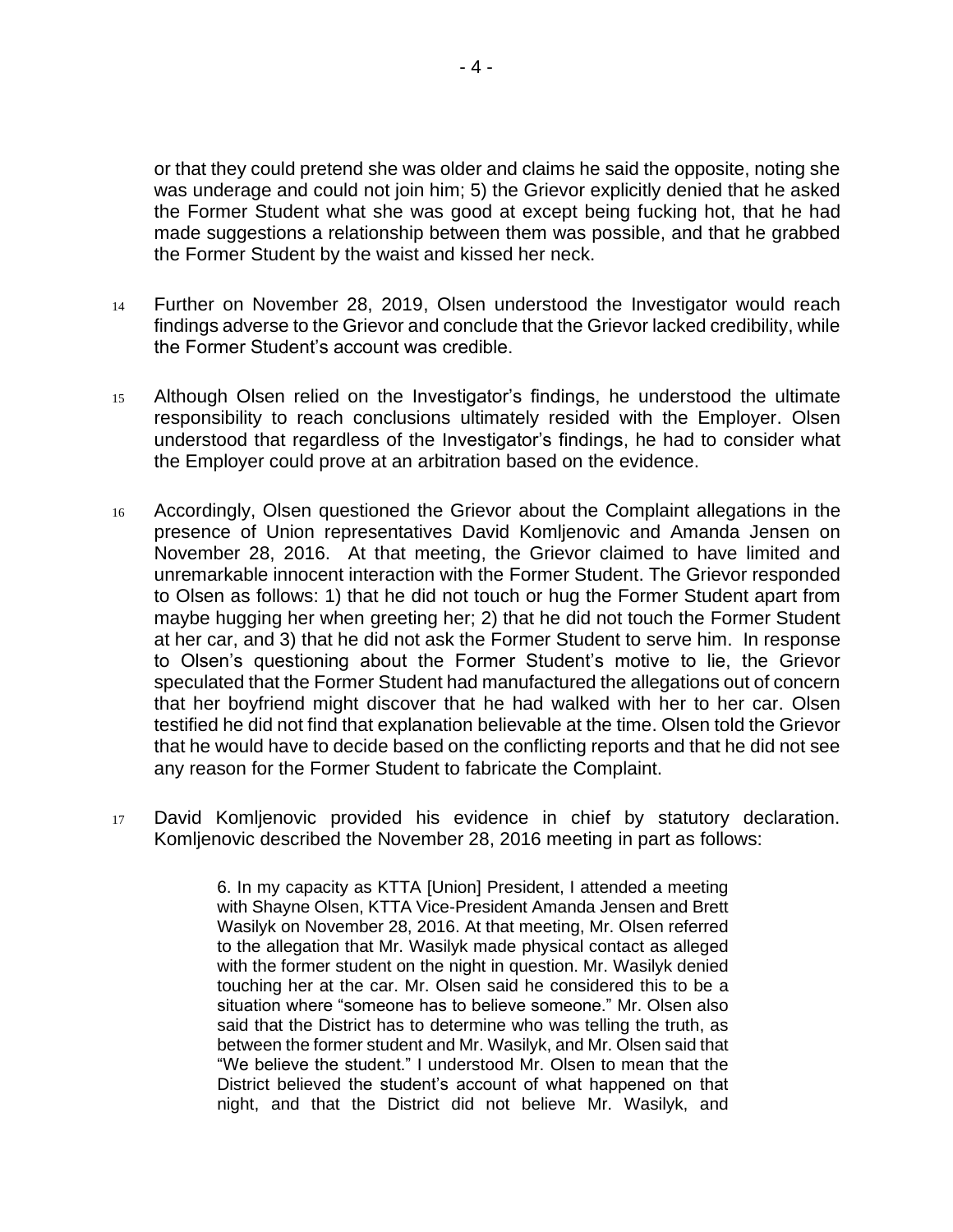considered his account of what occurred on that night to be untruthful. Mr. Olsen went on to say that there was no reason to believe that the former student was lying. He referenced the fact that she was no longer Mr. Wasilyk's student, and so there was no interest for her to lie about the events in question. Mr. Olsen made statements to the effect that he considered the suspension to be a serious response to serious misconduct. He said with respect to the effect of the suspension on an employee's record, one day of suspension is like 20 days.

- <sup>18</sup> Komljenovic clarified in cross-examination that his evidence "I understood Mr. Olsen to mean that the District believed the student's account of what happened on that night, and that the District did not believe Mr. Wasilyk and considered his account of what occurred on that night to be untruthful" was based on inference. Komljenovic confirmed that Olsen did not explicitly say the Grievor's account was untruthful at the November 28, 2016 meeting. Nor did Olsen explicitly spell out which of the Former Student's allegations he believed, either at that meeting or in the text of the ensuing suspension letter. Komljenovic did not request such particulars at that meeting. Further, Komljenovic testified that he found the Grievor's account to be credible based on his demeanour.
- <sup>19</sup> Olsen testified in cross-examination that he did not recall saying "we believe the student" at the November 28, 2016 meeting but that he could not deny making that statement. I accept Komljenovic's positive recollection in that regard. Olsen testified in cross- examination in part as follows:

Q. In Ms. Jensen's notes [of the November 28, 2016 meeting] that I just read to you there is a statement "Who was telling the truth? We believe the student, no reason to believe she is lying; other pieces of information linked together." you remember her saying that?

A. I don't specifically recall but we did believe her account.

Q. Mr. Komljenovic recalls that you did say "we believe the student" and Ms. Jensen's notes indicate that, so I'm going to put it to you that you did say that? Do you deny saying that "we believe the student"?

A. No

Q. You don't deny saying that?

A. No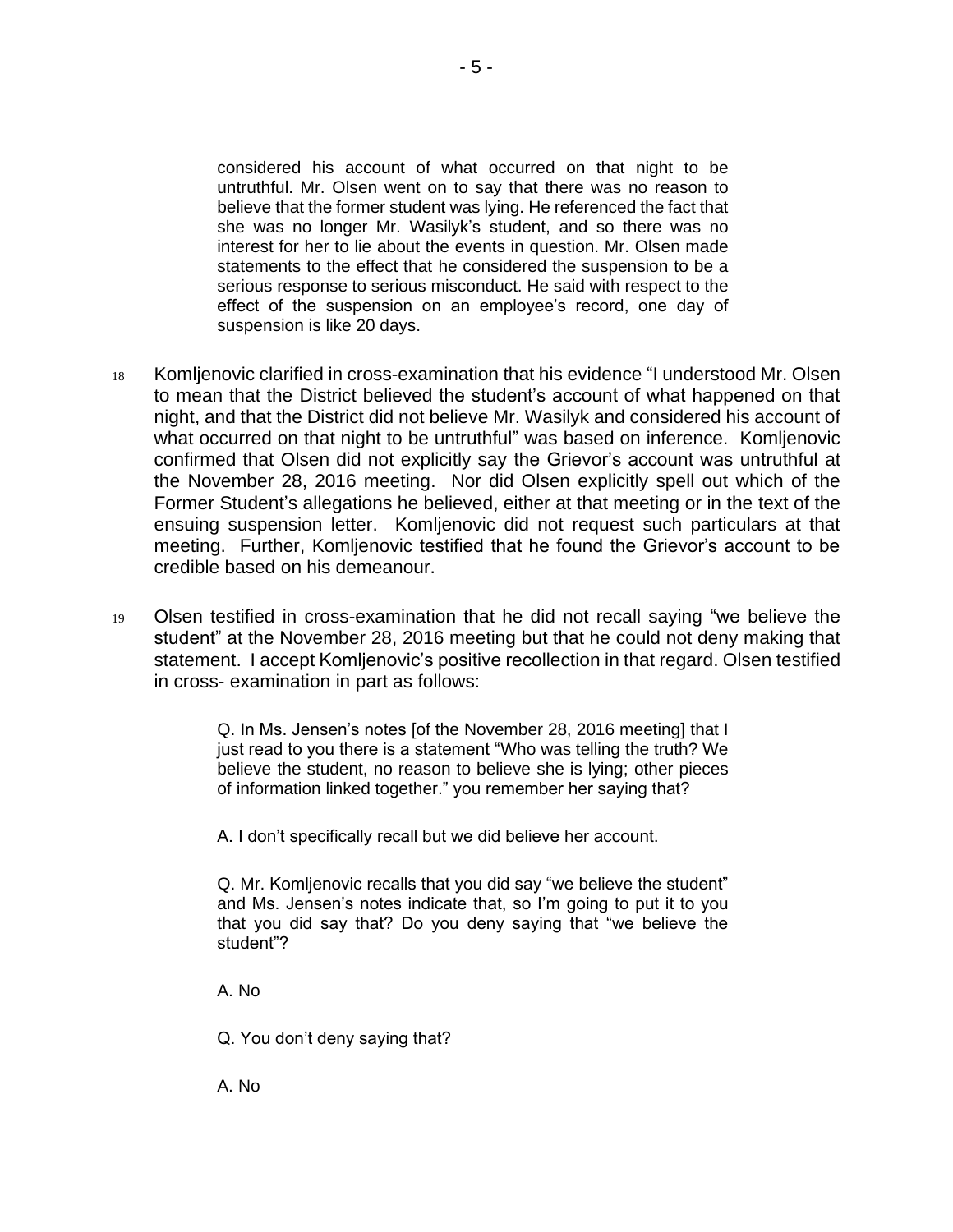Q. And you said that because you did believe the student, is that correct?

A. We found that it was more likely that she was telling the truth and that there was nothing that Mr. Wasylik said to convince me otherwise when I met with him. You know sometimes people will falter when you ask them again. He did not make excuses or say that he didn't recall. He just kept saying he didn't do it. So again, why would she lie was certainly in the back of my mind. Why would she lie?

<sup>20</sup> Olsen provided his evidence in chief concerning the November 28, 2016 meeting by statutory declaration, which reads in part as follows:

…

37. The difficulty I was confronted with is that there were two versions of events: the Complainant's [Former Student's] and Mr. Wasilyk's [the Grievor]. The Investigator believed the Complainant. I was not convinced I knew what happened; nor was I convinced that the Complainant's version could be conclusively proved. I was of the view that something inappropriate occurred that caused the Complainant concern. However, because Mr. Wasylik was a longterm teacher and had no previous disciplinary issues on record, I was prepared to extend him the benefit of the doubts I harboured about what really occurred on November 12, 2016. In other words, my view was that the actual version of what occurred or, at the least what could be proved, was somewhere between the two versions of events.

38. In light of the established findings and conclusions from the investigation contrasted with Mr. Wasylik's strong denials, I concluded that the Investigation and my meeting with Mr. Wasylik had established (1) that Mr. Wasylik had made inappropriate comments to the Complainant both privately and in public, and (2) that Mr. Wasylik followed the Complainant to her car and engaged in behaviour that made the Complainant feel afraid. On that basis, I advised that I will be suspending Mr. Wasylik for five days.

41. In that meeting [November 28, 2016], I provided Mr. Wasylik with the [disciplinary suspension] letter, dated November 28, 2016, confirming my decision and clearly explaining to Mr. Wasylik that:

…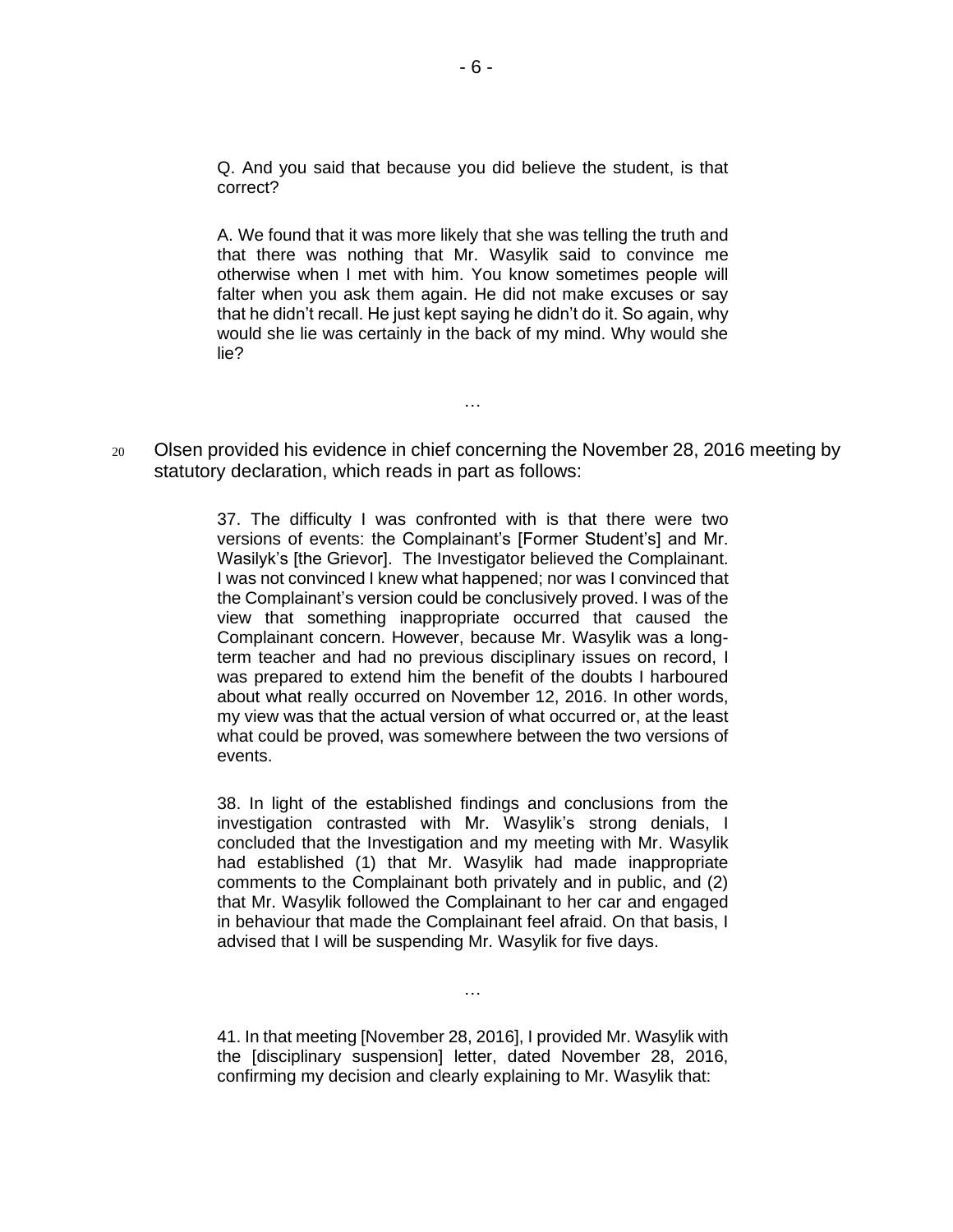[...] An investigation was conducted regarding inappropriate contact with the minor and behaviour unbecoming of a teacher. The investigation concluded that you made inappropriate comments to a former student and minor both privately and in public. It was also determined that you followed the former student into the parking lot and engaged in behaviour that made the student feel afraid.

Educators have a privileged position of power and trust and you are expected not to abuse or exploit students or minors for personal, sexual, ideological, material or other advantage. Educators are expected to act with integrity, maintaining the dignity and credibility of the profession. They understand that their individual conduct contributes to the perception of the profession as a whole. Educators are accountable for their conduct while on duty, as well as off-duty, where that conduct is in effect in the education system. …

42. Importantly, it was Mr. Wasylik's conduct during this meeting that caused me to provide Mr. Wasylik the November 28, 2016 letter as it was drafted. That letter was prepared in anticipation of Mr. Wasylik maintaining the story he had told the Investigator, namely his expressed denials of any wrongdoing. In effect, Mr. Wasylik's denials confirmed my doubts as to whether the most serious misconduct alleged in the Complaint actually occurred, and whether it could be proved. This is supported by my notes, which show that after my meeting with Mr. Wasylik, I met with Mr. Hamblett and Ms. Sidow, to explain that Mr. Wasylik did not admit to any of the alleged misconduct, and that he was polite and calm in his denials. …

43. However, had Mr. Wasylik admitted to the allegations in the Complaint, I would not have provided him the suspension letter. Instead, I would've prepared a termination letter and terminated for cause.

 $21$  Olsen testified in cross-examination that when he issued the suspension, he (along with Sidow and Hamblet) did not believe the Grievor's account, believed the Former Student's account but concluded there was insufficient evidence to prove the most serious allegation that the Grievor kissed the Former Student. The Employer never told the Former Student her account was disbelieved. Nor did the Employer tell the Grievor that he had been exonerated of any of the Former Student's allegations. Olsen testified that had the Grievor admitted to kissing the Former Student the Grievor would have been likely dismissed. Olsen testified in cross-examination, in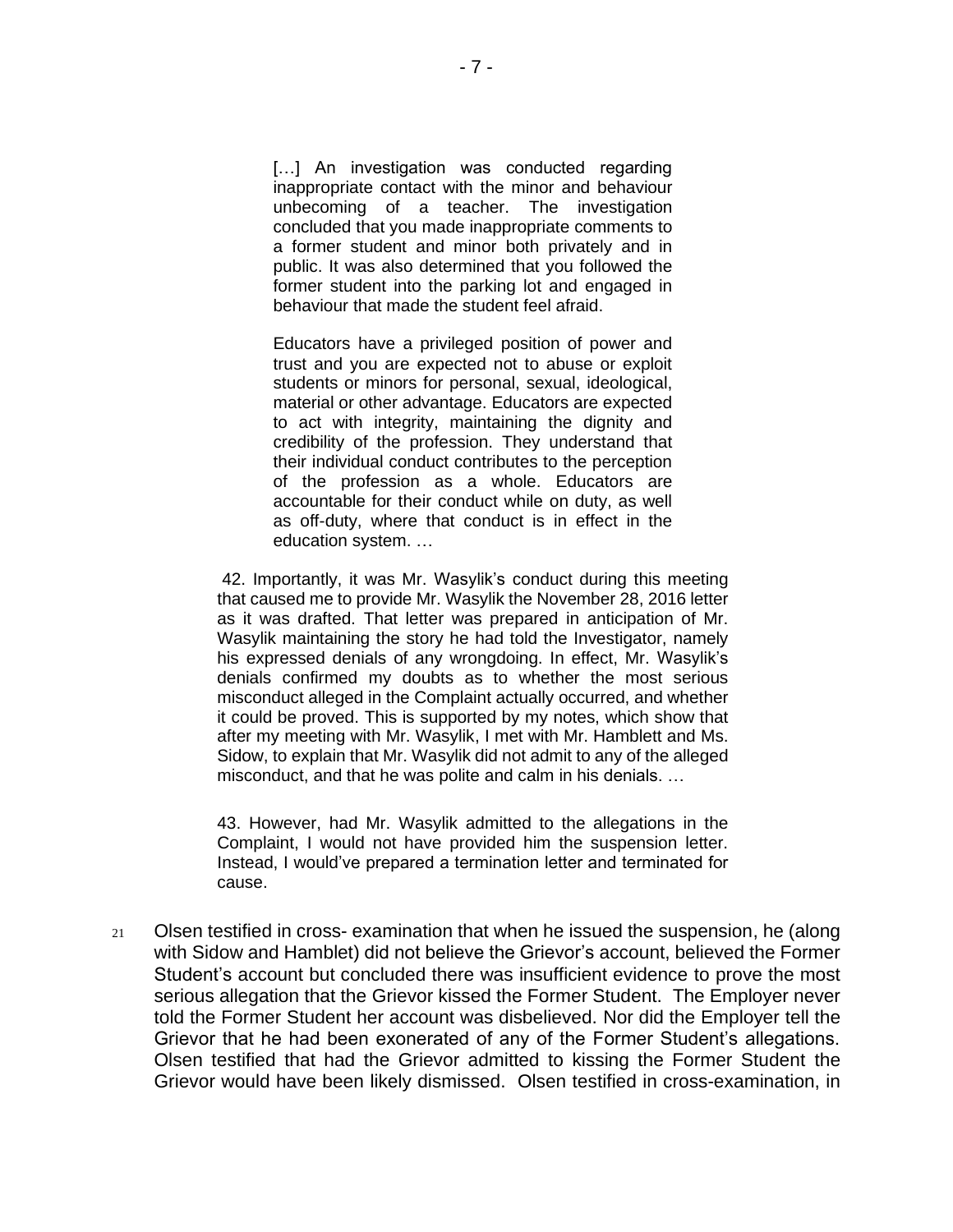part as follows (redactions are made to help preserve the Former Student's anonymity):

Q. You have said at paragraph 34 [of Olsen's Statutory Declaration] "I found Mr. Wasilyk's response [to a question about why the Former Student would lie] troubling for a number of reasons. Mr. Wasilyk's speculation requires me to accept that the complainant felt there would be "something to explain" to her boyfriend about Mr. Wasilyk walking her to her car. Mr. Wasilyk told Ms. Marginet [the Investigator] that on the walk to the Complainant's [Former Student's] car they had joked and laughed and discussed [redacted] coaching. If that is what really occurred, it begs the question of what Mr. Wasilyk is implying the Complainant would need to "explain" to her boyfriend." The explanation that he offers does not make any sense to you is that right?

A. Right, I found his response that she was maybe worried about her boyfriend to be not a good answer for lack of a better word, like 'why would she be worried', I thought this was not a good answer.

Q. Those two things did not connect, he said that they had a laughing and joking conversation and he said that maybe she would not want her boyfriend knowing. That did not make any sense? Right?

A. Right and sometimes people like to try to deflect and put the blame on others. I can't read his mind, but it did not sit well with me that he would try to use that as a reason that she would lie.

Q. That did not make you doubt the [Former Student's] account?

A. No it did not.

Q. So one of the allegations was that he grabbed her by the waist and that he kissed her neck by the car, and you did not think that he she was lying about that?

A. Yes. I had no reason to believe she was lying about that.

Q. Whereas with him, you doubted his denial?

A. I doubted him yes.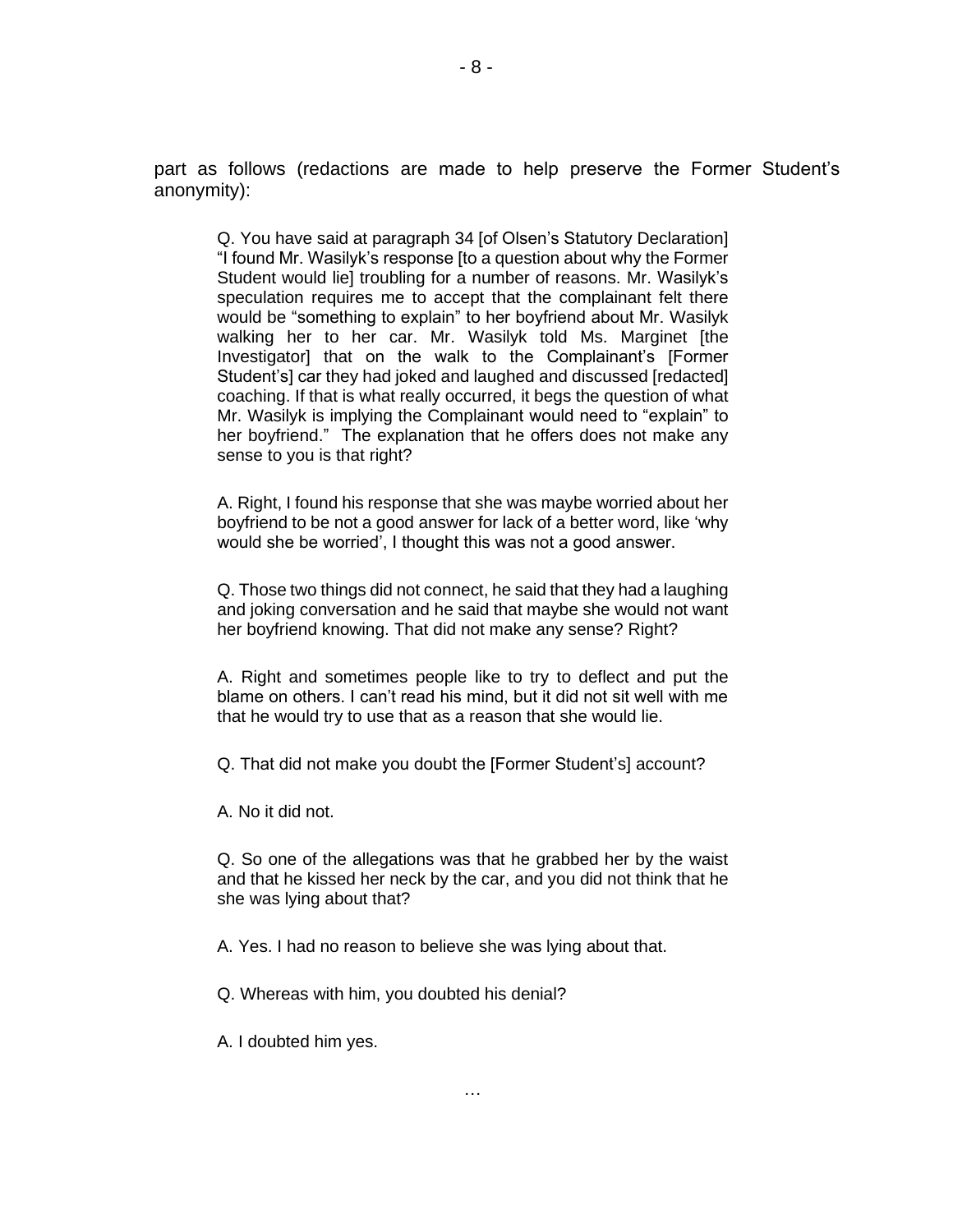Q. The behaviour identified in the [suspension] letter is the behaviour identified in the [Former Student's] allegations, correct?

A. It is part of it for sure, but it obviously leaves out the most serious part which is the kissing part because again I did not feel and Superintendent Sidow agreed with me, that we did not have sufficient evidence to support that and we knew that the Union would for sure grieve if we said that he kissed her. So we did not do that. We went with the language we felt we can convince the Union. Of course, they grieved us anyways but that's okay. We did not proceed with the most serious allegation.

Q. You said you did not make a finding that he kissed the Former Student but you did not tell anyone that you determined you did not believe her but that you believed him?

…

A. It's not about who I believed or did not believe. Assistant Superintendent Hamblet and Superintendent Sidow and myself all looked at the information, what we had and what we could prove and what we could not prove and we knew that we would not be able to support the charge of kissing her in the parking lot. So we did not proceed with that particular element of the events because we knew that it was unsupported and regardless of what somebody would say, there was no way we were going to without any witnesses, videotape or something. Obviously if there was video of the parking lot it would be a different scenario but there wasn't.

<sup>22</sup> The Union grieved the November 28, 2016 five-day suspension the Employer imposed on the Grievor. The November 30, 2016 grievance (the "Grievance") reads in part as follows:

…

We note that the District has insufficient evidence to conclude that Mr. Wasylik did conduct himself in the manner alleged. Mr. Wasylik's evidence indicated that he did have a conversation with the complainant and that he did walk the complainant to her car, but stated that at no time did he make the comments he is alleged to have made to nor did he make inappropriate contact with the complainant [Former Student]. The district bears the onus of proving the allegations and was unable to do that. It was noted by Mr. Olsen the district believes the student more than Mr. Wasylik but that statement was made without any logic or reasoning.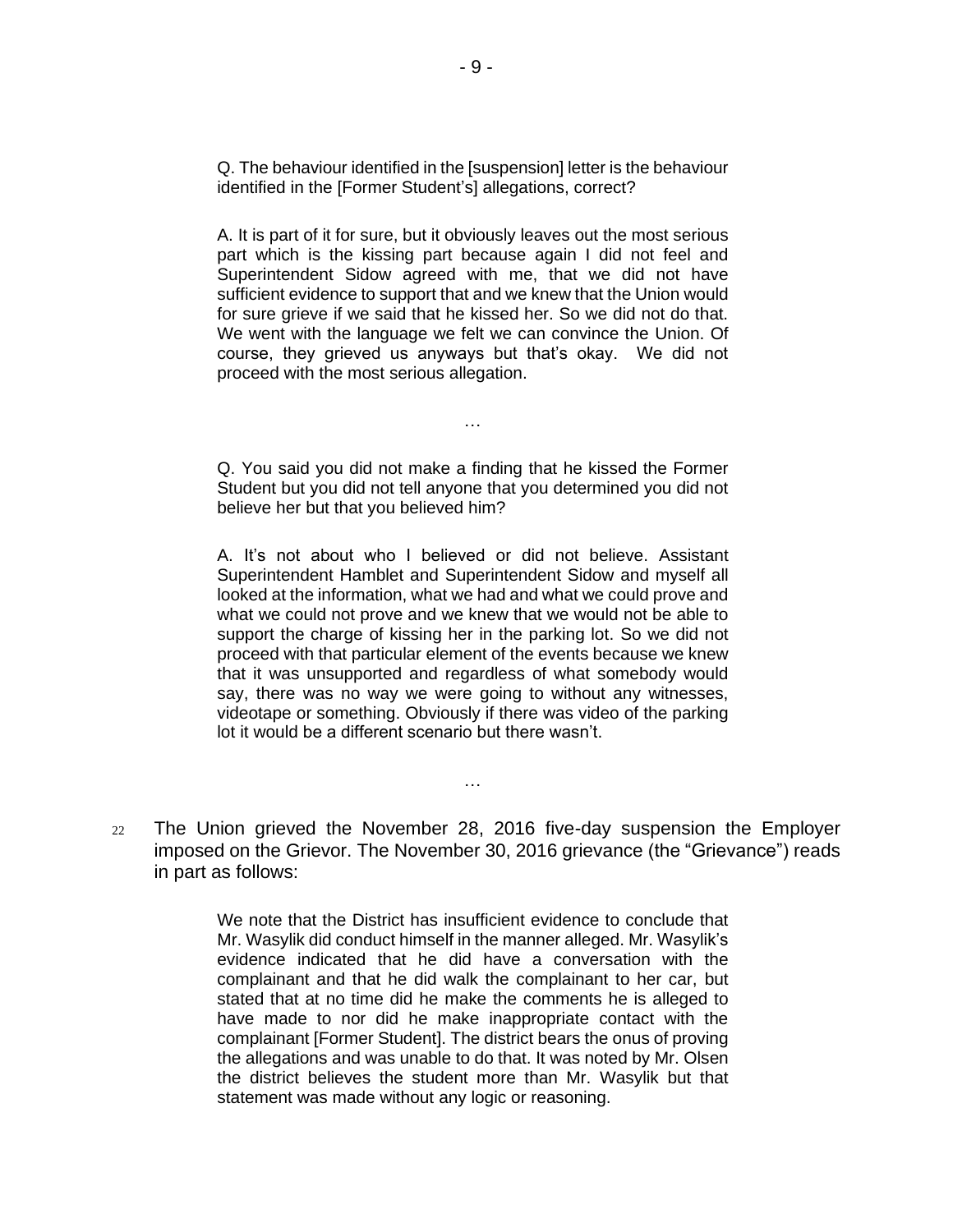<sup>23</sup> Komljenovic's statutory declaration reads in part as follows:

10. In the course of pursuing the grievance over the following three months (December 2016 to February 2017), I urge the district, including, in particular, Mr. Olsen, to accept that Mr. Wasylik was telling the truth. Mr. Olsen was clear that he believed the former student's account over that of Mr. Wasylik. Mr. Olsen also advised that if it had not been for the physical contact Mr. Wasylik made with the student, a reprimand and a course would have been considered a sufficient disciplinary response, but that the physical contact made the allegations more serious, and it was that which, in the District's view warranted a suspension.

- <sup>24</sup> In cross-examination, Komljenovic testified that Olsen did not elaborate on what exactly he meant by the "physical contact" referred to. In re-examination, Komljenovic clarified that the "physical contact" was that which occurred at the Former Student's car and made the Former Student feel uncomfortable. Olsen testified that he did not recall making that statement to Komljenovic but could not deny doing so. I accept Komljenovic's positive recollection in that regard.
- <sup>25</sup> That November 28, 2016 five-day suspension was later reduced to three days to settle the grievance. The Employer entered into that "without prejudice and without precedent" settlement to avoid a contentious grievance process.
- $26$  The Grievor returned to work following his suspension until he was dismissed about two and a half years later by letter dated August 23, 2019. The Grievor was promoted to Physical Education Department Head and Athletics Director in that time.
- $27$  On December 6, 2016, the Employer issued a report pursuant to Section 16 of the School Act, RSBC 1996 c. 412, to the Commissioner*.* In this report, the Employer wrote, "the District determined that Mr. Wasylik engaged in inappropriate communication and physical contact with a former student in her place of employment." (emphasis added) Olsen surmised in cross-examination that the physical contact Sidow mentioned in the report, referred to the Grievor's admission to hugging the Former Student when he first met her at the restaurant. Olsen added that the Investigator's report containing all of her findings was attached to Sidow's report. Olsen testified that the Employer found the Investigator's report acceptable albeit reflecting two different accounts.
- <sup>28</sup> On July 18, 2019, the Employer learned of the July 2, 2019 CRA, in which the Grievor admits to the much of the Complaint. Specifically, the Grievor admits: 1) that he commented on the Former Students appearance and used the words "fucking hot"; 2) that he showed the Former Student a shirtless picture of himself; 3) that he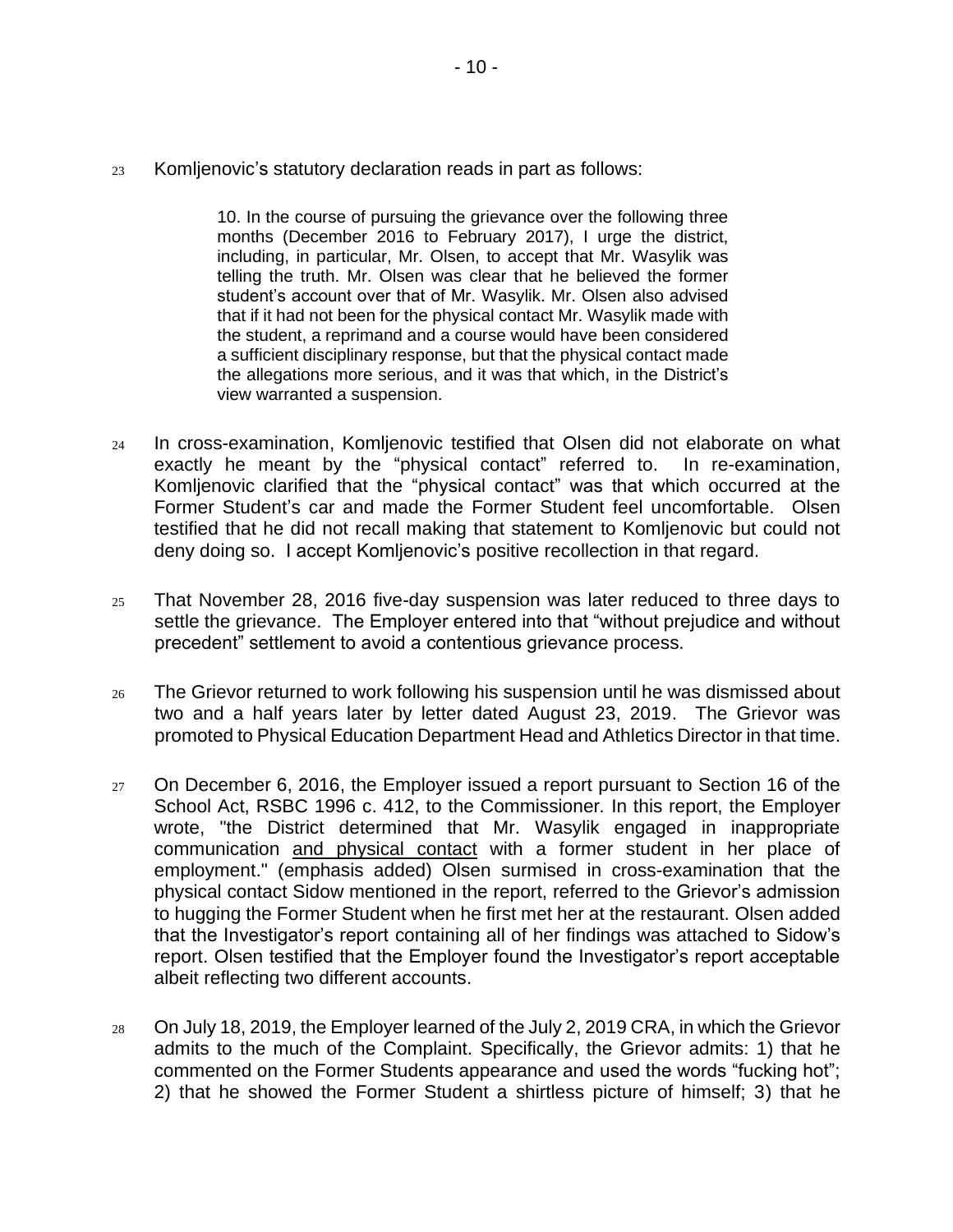hugged the Former Student; 4) that he called out to the Former Student more than once for her to "come here" and invited Former Student to join the celebration with him when her shift ended; 5) that he offered to walk the Former Student to her car, that she declined this offer, that he insisted despite her stated desires and walked her to her car anyway; 6) that the Former Student was uncomfortable during this situation, and tried to make that clear to others who were nearby; 7) that at the Former Student's car he hugged her again, and told her "I'm not going to kiss you, just your neck" which he proceeded to do; and; 8) the Former Student was upset by this behaviour.

- <sup>29</sup> Olsen explained in his statutory declaration that the Grievor's admissions in the CRA demonstrated the Grievor had lied and concealed his misconduct during the 2016 investigation and that the Grievor had engaged in additional misconduct in the form of sexual assault on the Former Student.
- <sup>30</sup> The CRA was posted publicly on July 30, 2019. It generated media attention and elicited a intense negative public reaction on social media platforms.
- <sup>31</sup> CBC News posted an article August 13, 2019 concerning the CRA, in which Superintendent Sidow is quoted as follows: "I am extremely disappointed that a professional in our school district has engaged in such professional misconduct. … The public and student safety of course is first and foremost, and when a teacher engages in any conduct or uses their position in any way to elicit inappropriate relationships, clearly when it's unwanted, is of grave concern to us."
- 32 Globalnews.ca reported the following statement from the Employer regarding the CRA:

We are also very concerned and are in the process of addressing additional information that has come to light through this recent investigation. We do not intend to place any student in a position that compromises their safety. Thank you for your patience as we address this very unsettling report prior to the start of the school year.

- 33 The Employer met with the Grievor and his Union representatives on August 19, 2019. At that meeting, the Employer indicated its concern was that in the CRA, the Grievor had clearly admitted the things he denied in the its investigation and therefore the CRA appeared to show that the Grievor's behaviour was significantly more serious than previously thought, and that the Grievor had lied to the Employer.
- <sup>34</sup> On August 21, 2019, the Employer met with the Grievor and Union representatives. The Employer asked the Grievor to respond to allegations of dishonesty and his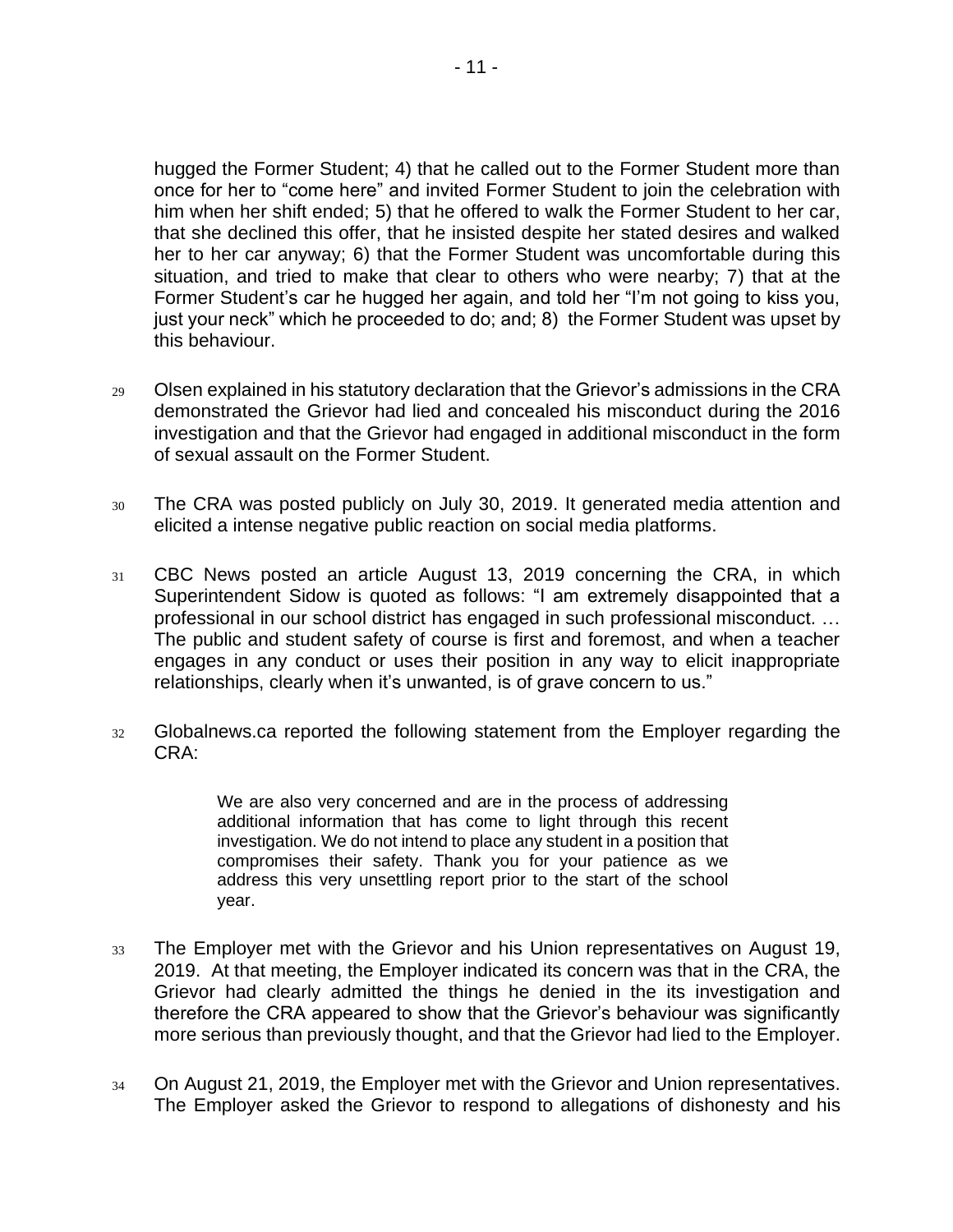conduct on November 12, 2016. A Union representative responded on the Grievor's behalf, stating that pursuant to the terms of the CRA, the Grievor could not respond and claimed the Grievor had been truthful during the Employer's 2016 investigation.

<sup>35</sup> On August 26, 2019, the Employer provided the Grievor with its dismissal letter dated August 23, 2019. The dismissal letter reads in part as follows:

> As you know, the District's present concerns have arisen as a result of the Consent Resolution Agreement executed by you on July 2, 2019 and published by the Teacher Regulation Branch. The Consent Resolution Agreement contains, among other admissions, an admission by you that you insisted on walking the former student to her car at the end of her shift, despite her decline in the offer. You then put your arm around her, hugged her; and, although you could see she was uncomfortable, proceeded to kiss her on the neck.

> > …

Your admissions in the Consent Resolution Agreement are in direct conflict with the most serious allegation which you flatly denied in the District's investigation. During that investigation, you denied most of the specific and serious allegations, including, most notably, that you grabbed the student by the waist and kissed her neck after you had insisted on walking her to the car in the parking lot at the end of her shift. Based on the evidence available at that time, including your denial, the Employer found that you made inappropriate comments to the former student both privately and in public and, given that there were no other witnesses to the events taking place at the students car, you followed her to her car and engaged in behaviour that left her feeling afraid. You received a five-day suspension, which was later reduced to a three-day suspension by agreement.

The Consent Resolution Agreement provides new and incontrovertible evidence that you lied to the District during the investigation concerning a very serious allegation of sexual contact with the 17-year-old former student.

The District therefore finds that you have been dishonest either to the District, and the District's investigation, or to the Commissioner in its preliminary review of your unprofessional conduct. Either outcome is extremely troubling and provides cause for disciplinary dismissal. Further, when we met to specifically address your

…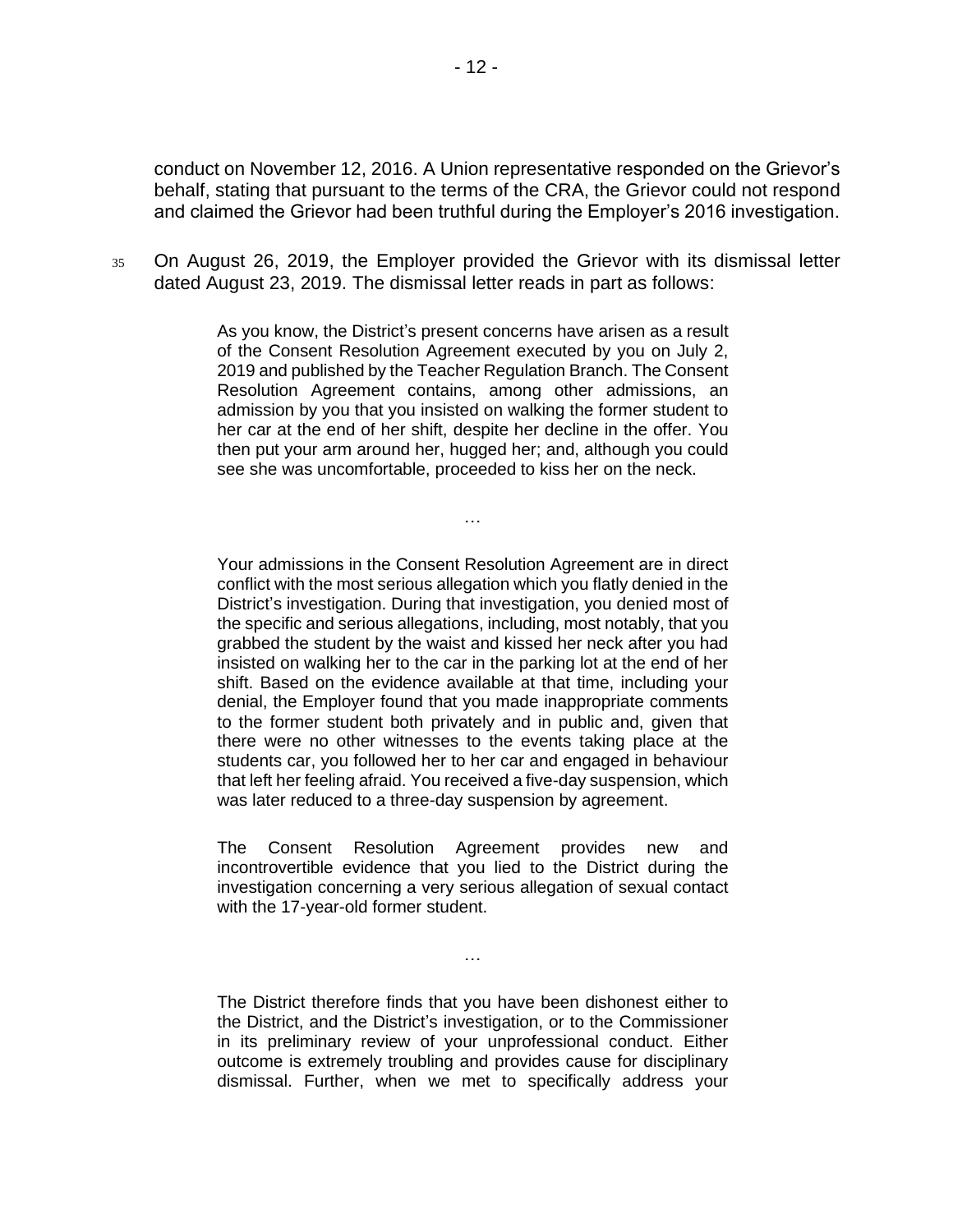dishonesty, you did not acknowledge any wrongdoing whatsoever. We have no confidence in your and trustworthiness as a teacher. …

### III. ANALYSIS AND DECISION

- <sup>36</sup> The parties seek an expedited the determination of this matter. Accordingly, I have not set out the positions of the parties under a separate heading. The parties' written submissions and briefs of authorities are part of the record of this proceeding. I have considered all that material in reaching the following conclusions.
	- A. Evidentiary Issues
- <sup>37</sup> The Union raised three issues concerning the admissibility of evidence. I will briefly address each in turn.
- <sup>38</sup> The first objection concerns evidence at paragraphs 10 to 13 of Olsen's statutory declaration. Those paragraphs introduce intake notes taken by a District employee of her conversation with the Former Student's parent when the Complaint was initially received. I conclude these notes are admissible as a business record. I have accorded weight to this evidence to establish the sequence of events regarding the Employer's receipt of the Complaint. However, I prefer the Investigator's description of the Complaint's allegations where it differs from the description provided in the intake notes. I have reached that conclusion given that the Investigator's Report is a considered exposition of the Complaint based on her direct questioning of the Former Student and others.
- <sup>39</sup> Second, the Union objects to the admissibility of information provided by Olsen at paragraph 84 of his statutory declaration regarding additional complaints against the Grievor. Again, the additional complaints are business records. The material is admissible as such. I find this evidence is relevant to establish the additional complaints were received. That background narrative is relevant to a determination at the third stage of the just cause analysis in *Wm. Scott & Co.,* BCLRB No. 98/76, [1977] 1 Can LRBR 1 ("Wm. Scott"). However, the impugned evidence is not admissible as evidence of the truth of those complaints as it is highly prejudicial. Therefore, I have confined the admissibility of that evidence to the purposes noted above. On an independent note, I do not find the truth of the additional complaints is an issue within the scope of the grievance before me.
- 40 Third, the Union seeks to exclude the Grievor's testimony in response to questions asked in cross-examination about the veracity of the contents of the CRA. It submits the Employer's pursuit of this line of questioning was an abuse of process as the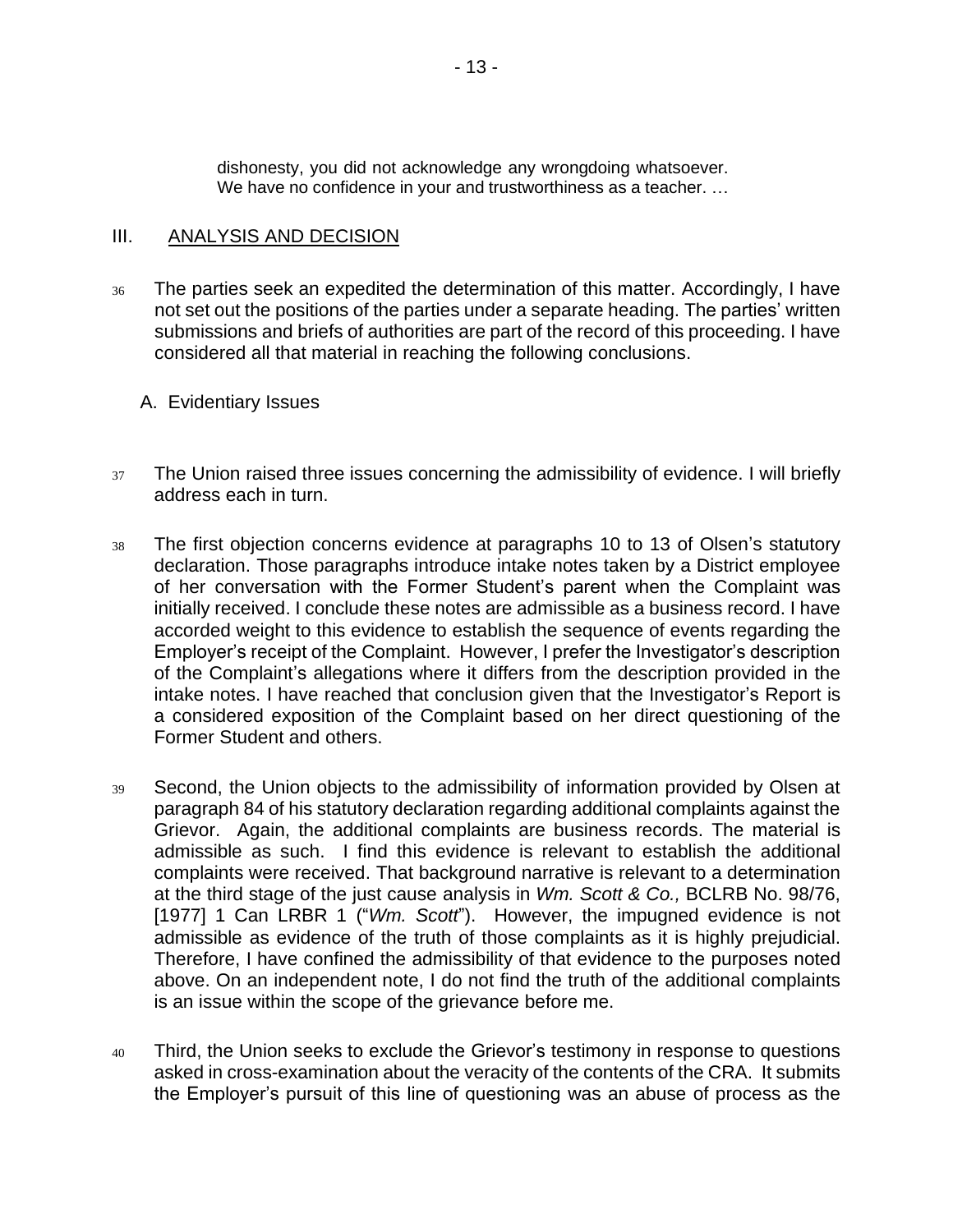only benefit would be to undermine the Grievor's commitment not to contradict the CRA. I accept the Employer's submission that this line of questioning was relevant to the Grievor's state of mind when he responded to the Employer's 2016 investigation of the Complaint. That was not a topic decided under the CRA. Further, the Grievor's state of mind is relevant to the determinations under the second and third stage of the test for just cause under *Wm Scott*. Finally, I confirm that the Grievor's testimony did not impugn the contents of the CRA. Hence, it is unnecessary to address the Union's request for immunity.

- <sup>41</sup> I note one procedural matter. The Union objected to the Employer addressing the Union's evidentiary objections in reply. The Union did flag these objections at the outset of this proceeding and during the hearing. I decided to reserve judgement and invited the parties to address these issues in their written submissions. The Employer could have addressed these objections in its initial submission in a general sense. However, the Union was uniquely situated to proceed first with a complete submission in the context of the evidence adduced at the hearing. I concluded that an appropriate and efficient order of proceeding was for the Union to file its written submission on its evidentiary objections first and to consider the Employer's response in its reply submission. I do not find that the Employer's reply raised any new or unanticipated issues justifying a further submission from the Union. In sum, I am not persuaded by the submissions at hand that any material prejudice arose from this method of proceeding.
- B. Double Jeopardy Objection
- <sup>42</sup> The central issue is whether the rule against double jeopardy bars the dismissal of the Grievor. This arbitral doctrine prohibits the imposition of multiple penalties for substantially the same misconduct. The authors of Brown and Beatty, *Canadian Labour Arbitration*, 5th Edition, Chapter 7 – Discipline: 7: 4240, formulate the doctrine as follows:

It is a basic rule of arbitration law that an employer may not impose more than one penalty for the same offence. In order to promote finality and fairness in employer-employee relations, arbitrators have taken the position that when a member of management with the requisite authority chooses or agrees to a specific sanction for certain misconduct and conveys that decision to the employee, it is not proper for higher levels of management, on being apprised of the events, to substitute a more severe penalty. Such reconsiderations amount to a form of "Double Jeopardy" and inhibit disputes being settled conclusively and as expeditiously as possible.

However, the rule is not offended if the initial decision taken by the employer was only an interim measure pending a final disposition of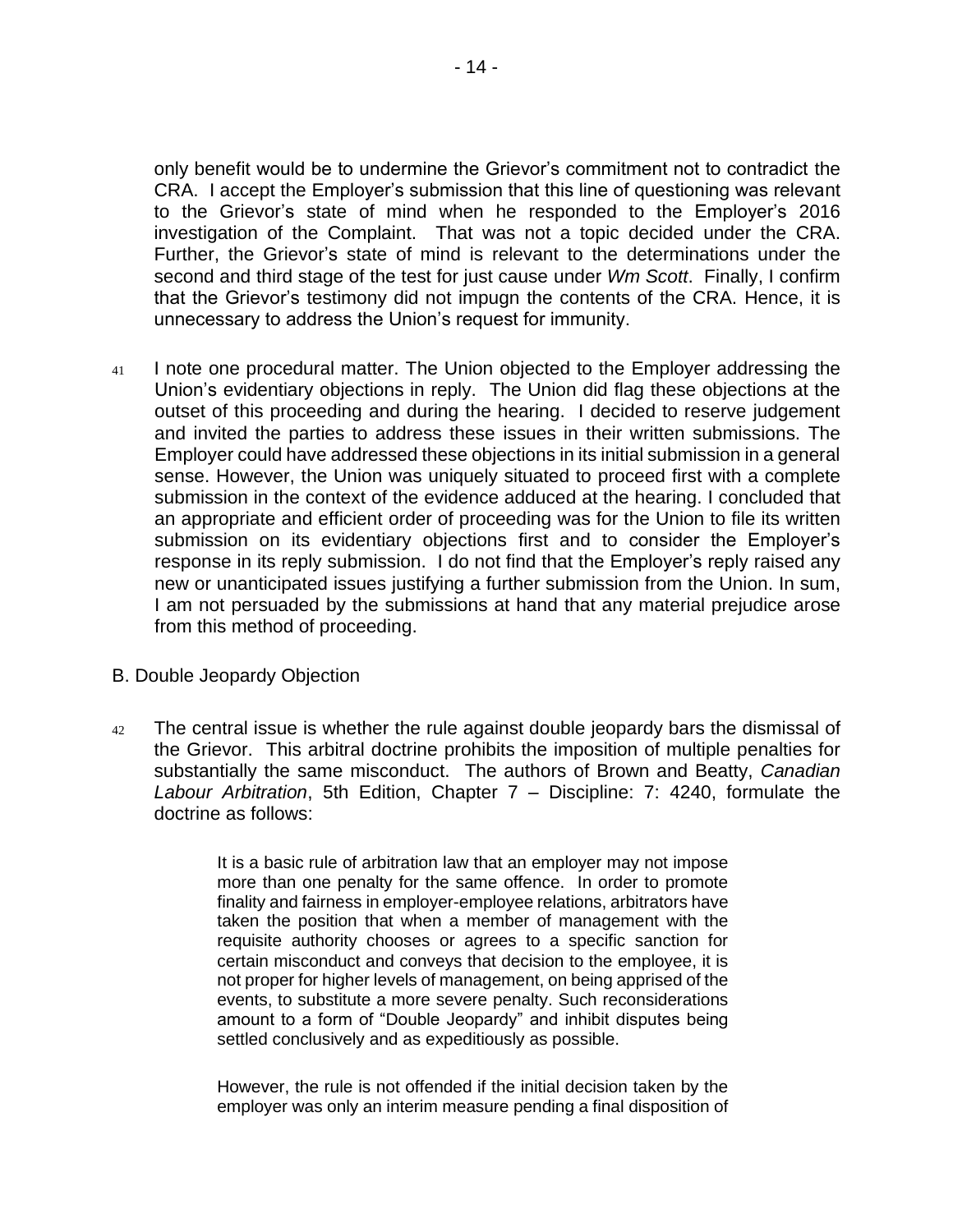the matter, if an employer was removed from service for safety reasons and then disciplined, or if two penalties were assessed for two qualitatively distinct types of misconduct arising out of the same incident.

- <sup>43</sup> This doctrine is grounded in considerations of fairness and to promote finality regarding the settlement of disciplinary matters: *Torngait Services Inc. v. U.S.W. Local 648*, 2008 CarswellNfld 239, [2008] N.L.L.A.A. No. 3. at para. 28 ("*Torngait*"); *Thunder Bay Regional Health Sciences Centre v Ontario Nurse Association (Russell Grievance)* [2012] O.L.A.A. No. 474. I observe that the policy underpinnings of this doctrine dovetail with a collective agreement arbitrator's statutory duty to promote conditions favourable to the orderly, constructive and expeditious settlement of disputes under Section 2(e) of the British Columbia *Labour Relations Code*, R.S.B.C. 1996, c. 244.
- <sup>44</sup> In *XYZ Co. v. U. (Z Grievance)* 2013 B.C.C.A.A.A. No. 149, 238 L.A.C. (4th) 147 Arbitrator McConchie reasoned that multiple penalties for the same misconduct are inherently unfair so that prejudice is presumed: at paras. 225-232. I agree with that conclusion. It is well settled that once an employer has decided with finality on an appropriate disciplinary response, it is inherently unfair and inimical to the abovenoted policy considerations, for the employer to revisit its decision and impose a greater penalty, unless the employee has engaged in additional misconduct.
- 45 The real substance of the issue in dispute is whether the grounds for termination in 2019 pertain to the commission of qualitatively distinct misconduct than misconduct related to the grounds for the 2016 suspension. The doctrine against double jeopardy is not engaged if the penalties flow from different acts of misconduct that are qualitatively distinct from each other, even if those acts are connected to the same transaction of events. See *Kitchener (City) v. Kitchener Professional Firefighters Association (W. Grievance)* [2008] O.L.A.A. No. 15; 92 C.L.A.S. 222 (Luborsky) at paras. 198-199. The resolution of this issue turns on an objective assessment of the entire factual context.
- 46 I begin by observing that the basis for the Grievor's dismissal is his dishonesty in the Employer's investigation of the Complaint. I do not find that the Employer alleged that the Grievor committed a sexual assault as a ground for termination. Although that conclusion may be an unspoken corollary of the Grievor's dishonesty, the Employer chose not to advance that allegation. A well-established principle of arbitral jurisprudence is that an employer is held fairly strictly to the grounds set out for discipline. The purpose of this rule is to preserve the integrity of the grievance procedure: *Aerocide Dispensers Lt. (Walker Grievance),* (1965) O.L.A.A. No. 1 (Laskin). I find that the parties specifically joined issue over an allegation of dishonesty in the grievance procedure. Olsen testified in part: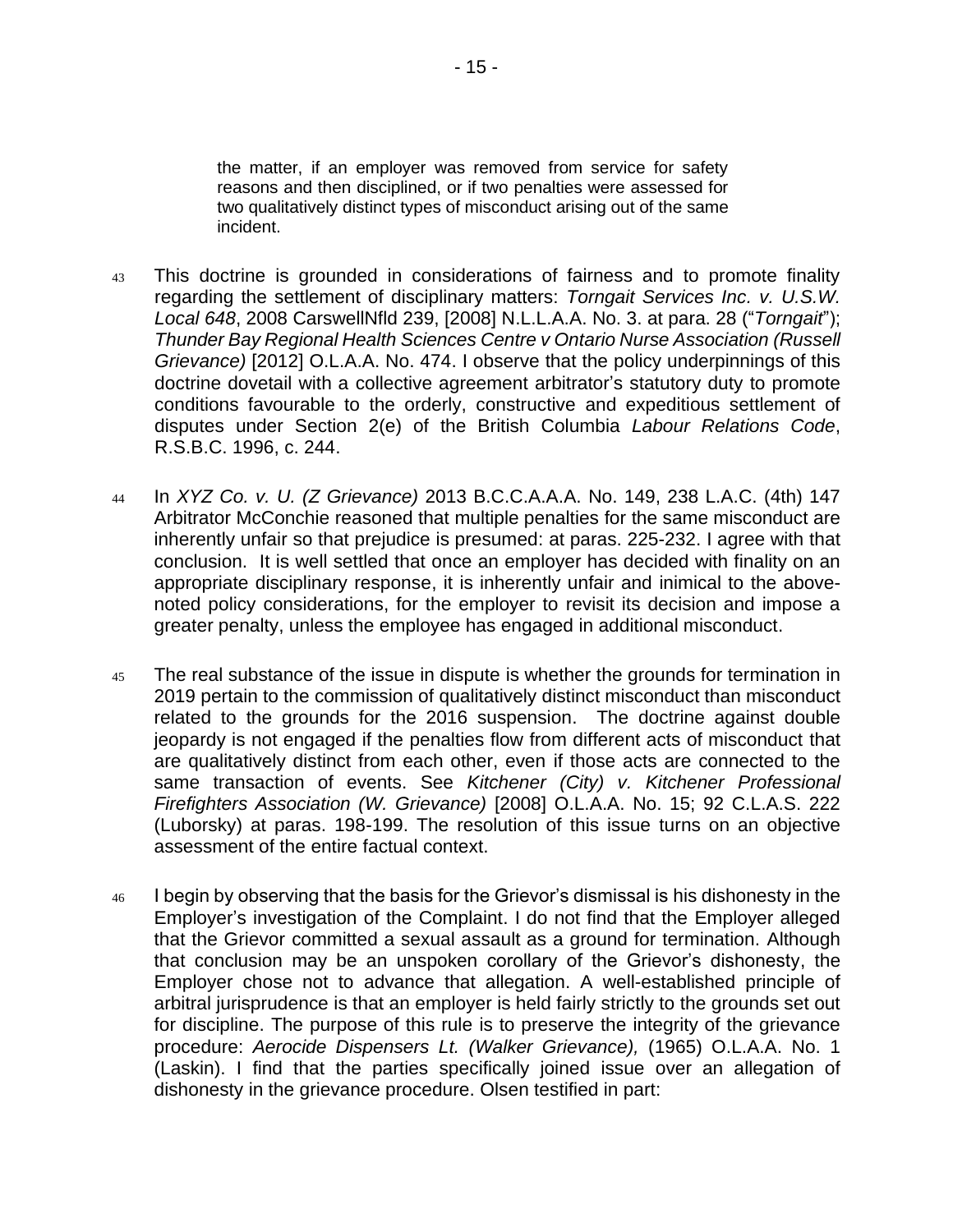In the end we felt that we could no longer trust Mr. Wasilyk to perform the fundamental duties of his position and that his overall misconduct and dishonesty was in breach of the standards required of teachers. This was clearly communicated to Mr. Wasilyk at the August 26, 2019 meeting, and is supported by the contents of the termination letter.: para. 79 of the Olsen Statutory Declaration.

- <sup>47</sup> I find on the evidence that the misconduct alleged for dismissal is the Grievor's dishonesty in the 2016 investigation and a consequent breach of the trust relationship. In these circumstances, I do not find it appropriate to recharacterize the grounds for termination from the stated grounds.
- 48 I now turn to the question of whether the dishonesty alleged in the dismissal letter is qualitatively distinct from the misconduct for which the Grievor was suspended in 2016. A key challenge in making this assessment flows from the fact that an employer may consider dishonesty in the disciplinary process as an independent ground for discipline or as an aggravating circumstance connected to the stated grounds. That duality of purpose gives rise to some ambiguity as the stated grounds for the 2016 suspension do not specifically mention dishonesty. Nonetheless, I conclude that a finding of dishonesty was necessary and integral to the Employer's finding of misconduct in 2016. In addition, that finding of dishonesty was central to the Grievance and the factual foundation for the eventual settlement of the Grievance. I reach these conclusions for the following reasons.
- <sup>49</sup> I observe at the outset that that the Grievor was disciplined in 2016 for "inappropriate comments to a former student and minor both privately and in public." The only inappropriate comments made privately occurred at the parking lot. Further, the Employer alleged "it was also determined that you followed the former student into the parking lot, engaging in behaviour that left the student feeling afraid." Given the Grievor's ongoing denial of the facts supporting these conclusions, it follows that the Employer concluded the Grievor was not telling the whole truth. This is reflected in Olsen's evidence that "the actual version of what occurred or, at the least what could be proved, was somewhere between the two versions of events." It follows that the Employer did not believe the Grievor's version of events and believed the Grievor did not provide a completely honest account. In this specific context, withholding the whole truth was an act of dishonesty. Olsen's conclusion that the Grievor did not provide a completely honest account in the investigation was confirmed in his cross-examination.
- <sup>50</sup> As previously noted, Olsen understood from speaking to the Investigator that the Grievor had provided what he testified was a "totally different story" than the Former Student. The Investigator found that "based on his [the Grievor's] version of events; there really was no reason for this issue to have come forward." Neither the Investigator nor Olsen accepted the Grievor's account. In the result, the matter was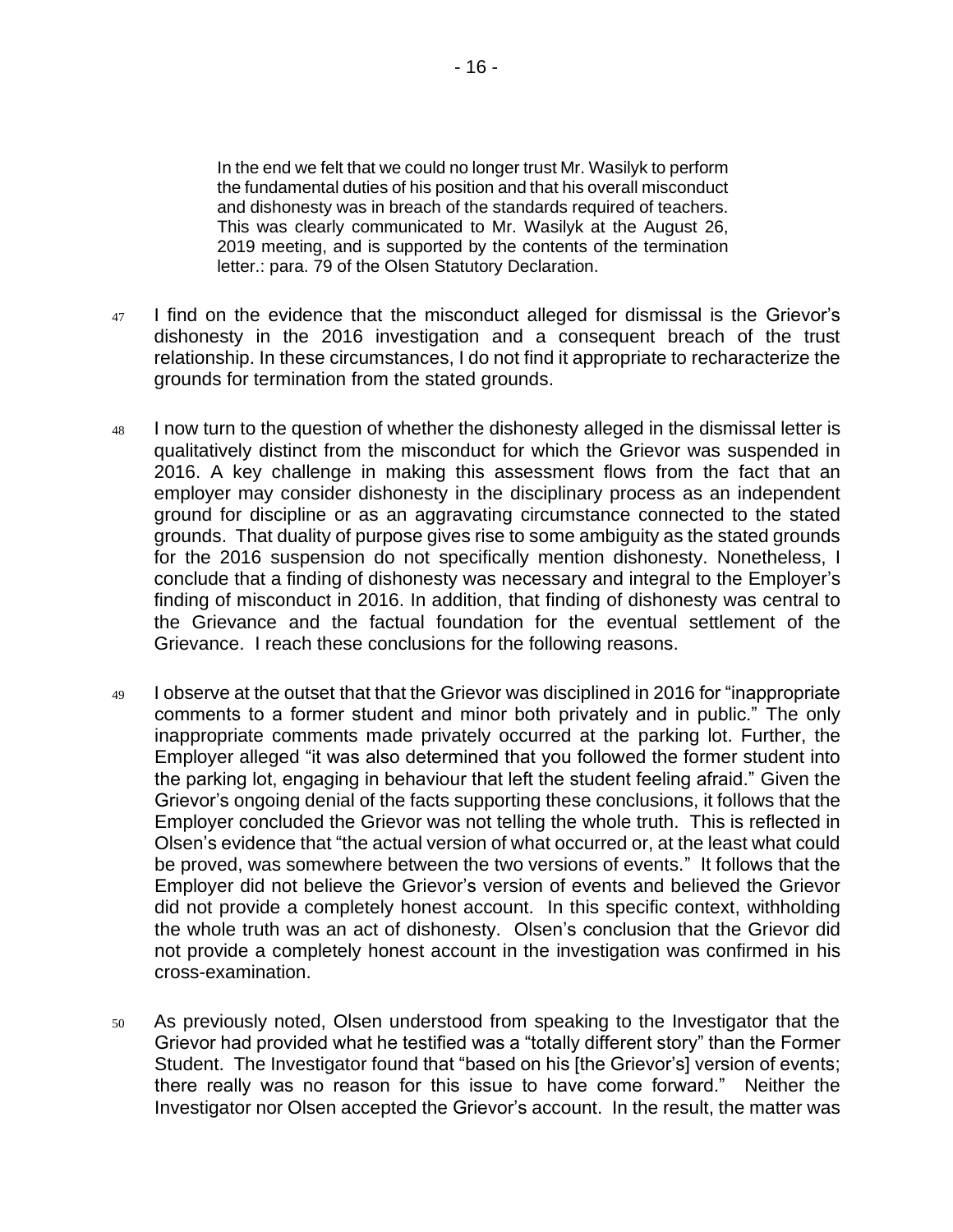not only taken forward, but the Grievor was suspended. Thus, I find the Employer's decision to suspend was based in part on its conclusion the Grievor's account was not truthful.

- <sup>51</sup> My finding that the Employer acted on an assertion that the Grievor was dishonest is supported by Komljemovic's testimony that Olsen stated that the Employer believed the Former Student and the allegation of physical contact warranted suspension. The Grievor denied any inappropriate physical contact with the Former Student. Whether Olsen's reference to "physical contact" meant the alleged kiss, the alleged welcoming "hug", or the ambiguous reference in the suspension letter to "behaviour that made the Former Student feel afraid" I conclude the Employer disciplined the Grievor on the premise that his account was dishonest. Further, the fact Komljemovic believed the Grievor at the time does not detract from Employer's assessment of the Grievor's honesty in the 2016 investigation. In this factual context, the Grievor's dishonesty can be understood both as necessary and integral to the stated grounds for the 2016 suspension, and as an aggravating circumstance.
- <sup>52</sup> The Employer argues that the Grievor's dishonesty in the investigation related to the suspension is qualitatively different than the dishonesty related to the termination. I reject that submission. The Complaint presented serious allegations of misconduct. Despite the Employer's conclusion that it could not prove the Grievor kissed the Former Student, I find on the evidence that the Employer did not believe the Grievor's account at that time. That disbelief necessarily entailed a conclusion that the Grievor was dishonest to the Employer in its investigation of serious allegations. I also conclude the Employer's disbelief of the Grievor was a circumstance that informed its decision to impose a five-day suspension. In this context, the Grievor's dishonesty was not a trivial matter. It struck at the heart of the Grievor's position of trust as a teacher.
- <sup>53</sup> Accordingly, I conclude the dishonesty that informed the 2016 suspension is of substantially the same nature as the misconduct alleged in the 2019 termination. To that extent, and despite aspects of Olsen's evidence that suggest the contrary, I find on balance that when the Employer imposed the 2016 suspension, it proceeded on the premise that the Grievor was dishonest in its investigation of the Complaint. In these circumstances, the issue is not properly characterized as whether the Grievor is to be rewarded for dishonesty. Nor is it a question of whether the Grievor has acted with clean hands as the Employer found his hands were dirty all along. The question is whether it is appropriate to discipline the Grievor again in 2019 for essentially the same circumstance the Employer relied on to support the 2016 suspension.
- <sup>54</sup> A compelling independent consideration supporting the Union's objection is that the parties settled the 2016 suspension grievance on the premise the Grievor was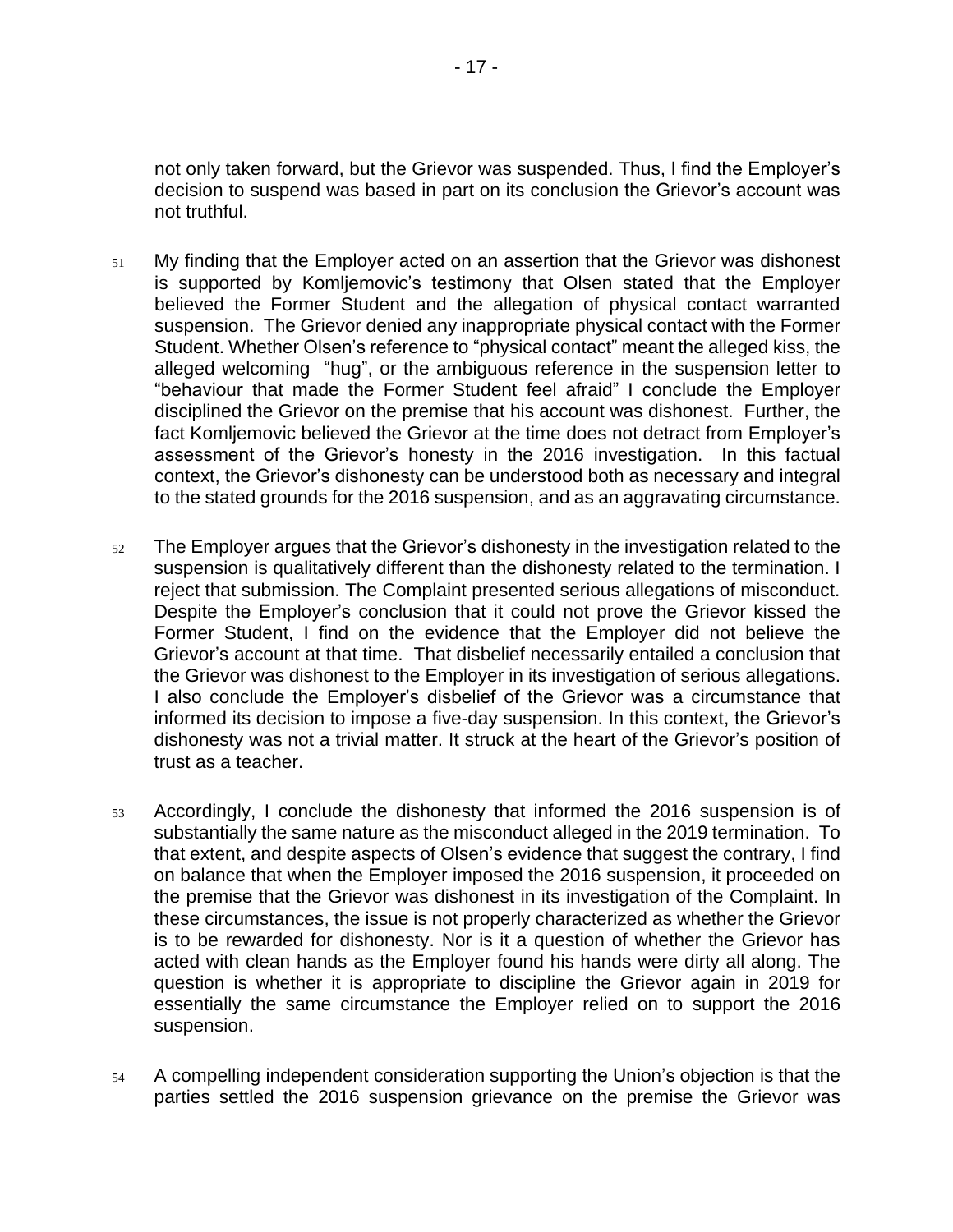dishonest. The Grievance put the Grievor's honesty directly at issue. The Grievance reads in part as follows:

We note that the District has insufficient evidence to conclude that Mr. Wasylik did conduct himself in the manner alleged. Mr. Wasylik's evidence indicated that he did have a conversation with the complainant and that he did walk the complainant to her car, but stated that at no time did he make the comments he is alleged to have made to nor did he make inappropriate contact with the complainant [Former Student]. The district bears the onus of proving the allegations and was unable to do that. It was noted by Mr. Olsen the district believes the student more than Mr. Wasylik but that statement was made without any logic or reasoning.

<sup>55</sup> The Employer did not contest the Union's assertion that the Employer believed the Former Student more that than the Grievor. Komljenovic testified that he attempted to persuade the Employer the Grievor was telling the truth but to no avail:

> 10. In the course of pursuing the grievance over the following three months (December 2016 to February 2017), I urged the district, including, in particular, Mr. Olsen, to accept that Mr. Wasylik was telling the truth. Mr. Olsen was clear that he believed the former student's account over that of Mr. Wasylik. Mr. Olsen also advised that if it had not been for the physical contact Mr. Wasylik made with the student, a reprimand and a course would have been considered a sufficient disciplinary response, but that the physical contact made the allegations more serious, and it was that which, in the District's view warranted a suspension.

- <sup>56</sup> It is critical to observe that the Union ultimately relented in the pursuit of its position that the Grievor's account was entirely truthful—an assertion that inexorably supports the Grievor's exoneration. The Union compromised that claim under an agreement to substitute a three-day suspension *with no change to the underlying allegations*. For these reasons, I conclude the parties' difference concerning Grievor's honesty in the investigation of the Complaint was addressed in the grievance procedure and subsumed under the settlement of the Grievance. It would be contrary to policy considerations favouring the finality of settlements to permit the Employer to discipline the Grievor in 2019 for substantially the same conduct.
- $57$  Finally, the Union seeks damages for a violation of Article C.15(1)(3) of the Collective Agreement because the Employer released to the media or to the public, information with respect to the discipline or dismissal of a teacher without the Union's agreement or by joint release. I accept the Employer's submission that there was no violation of this provision as the impugned releases were general comments that an